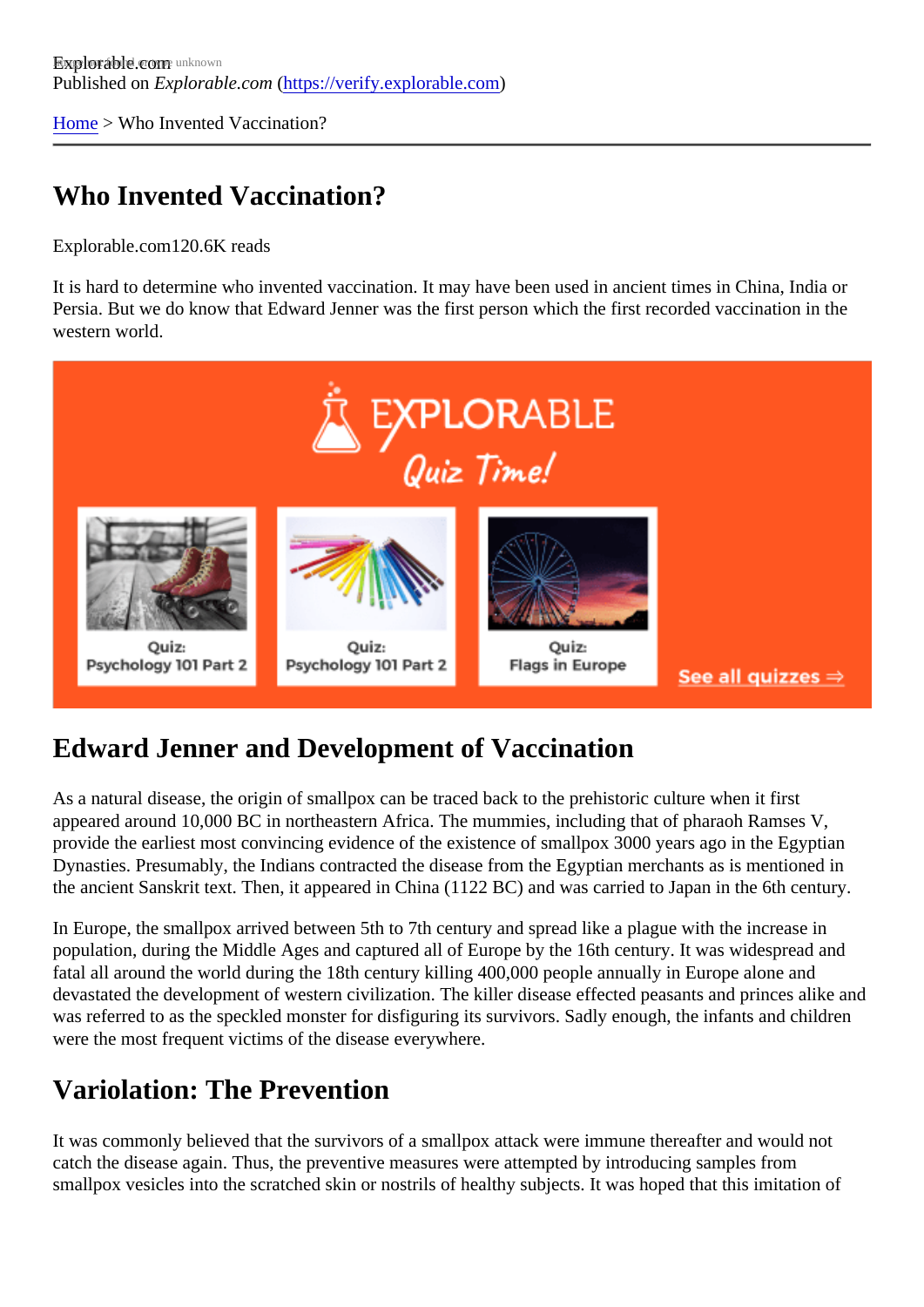nature could induce some degree of immunity in other people. This process called variolation or inoculatio was practiced in China during 10th century and before that in India around 1000 BC.

The variolation was introduced in England by Lady Mary Wortley Montague (1689-1762); who was smallpox victim herself, by demonstrating its effectiveness in her own children. Though, variolation was later successfully experimented on prisoners as well, yet the ingenious preventive method was risky as the inoculated people suffered a rather virulent attack of the disease.

#### Edward Jenner: The Father of Immunology

The British physician and scientist Edward Jenner developed and generalized the vaccination technique against the dreadful smallpox disease. Although he did not originate the idea of cowpox attack to confer immunity against smallpox, yet it was his experiments and investigations which transformed a traditional belief into standard procedure to save innumerable millions of lives.

His research was based on carease-studies and clinical observation more than a hundred years before scientists could explain the viruses themselves. His groundbreaking discovery laid foundation for the modern-day immunology. It was only the result of his vaccination that to this day, smallpox remains to be the only human infectious disease to have been eradicated from this world.

#### His Life and Profession

Edward Anthony Jenner was born on May 17, 1749 in the small village of Berkeley in Gloucestershire, England. He lived with his older brother and was raised by his sisters after he was orphaned at the age of 5. His keen interest in nature and science from his early years at school continued throughout his life. After nine years as a surgeon's apprentice he went to St. George's Hospital, London to study anatomy and surger under the prominent surgeon John Hunter.

Edward Jenner was interested in a wide range of things including hydrogen balloons, the behavior and anatomy of cuckoos, geology and heart diseases. Two years later he left Hunter and returned to Berkeley 1773 to practice general medicine and surgery as well as continued his work on vaccinations. During that period he also contributed towards medical awareness through his occasional writings in the medical paper Consequently, his research on the secret life of the cuckoo earned him a fellowship of the Royal Society.

His personal observation, natural instincts and fellowship of the learned men of his time eventually inspired him to develop a vaccine for smallpox.

#### Development of Vaccination

Edward Jenner himself was inoculated at 8 years of age, and never caught smallpox. During his apprenticeship with Dr. Daniel Ludlow, he heard a dairymaid say,

"I shall never have smallpox for I have had cowpox. I shall never have an ugly pockmarked face."